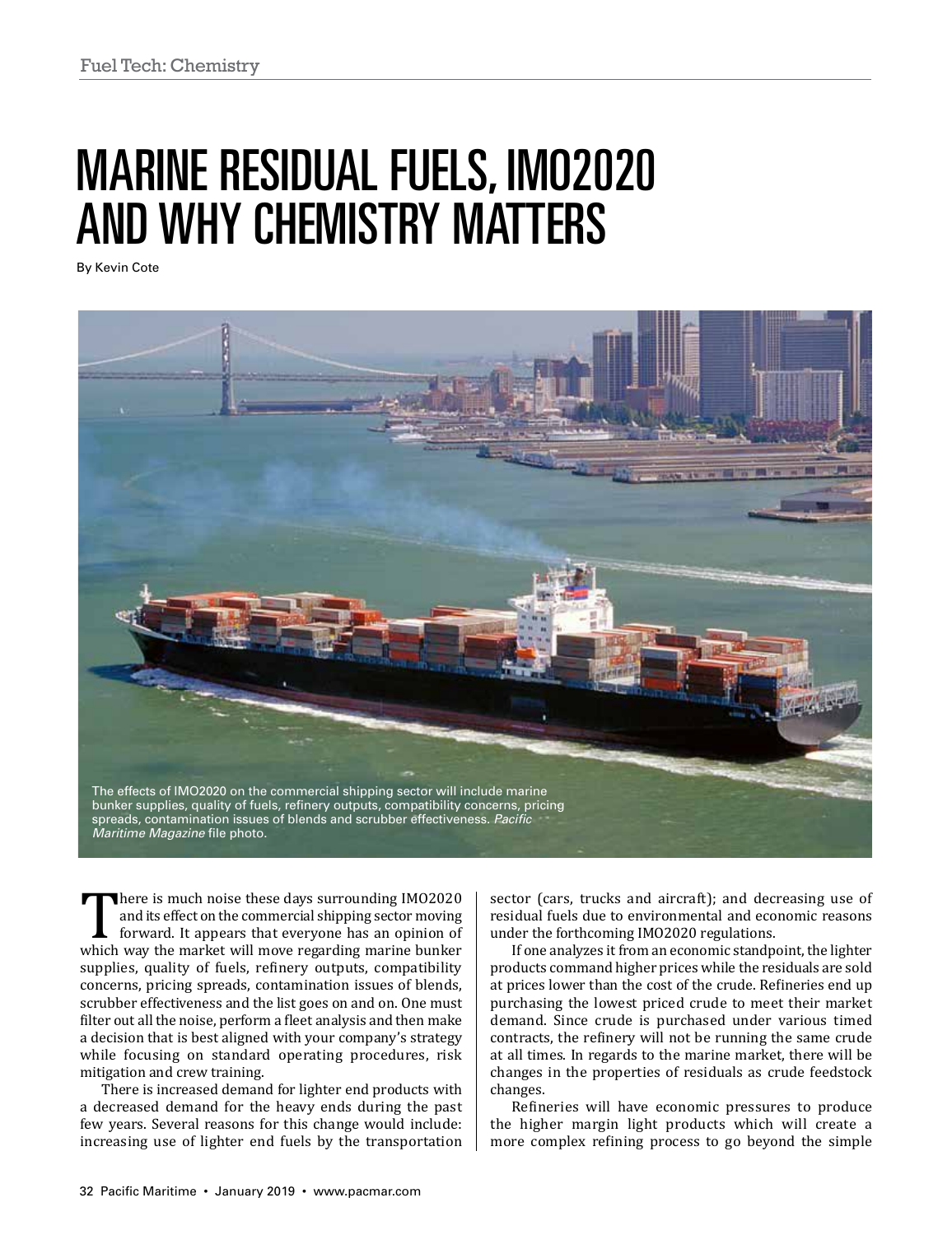atmospheric distillation process and will now include catalytic cracking and viscosity breaking. This secondary refining has resulted in some marine operational problems such as: incompatibility due to mixing in the same storage tank; heavy sludge formation due to precipitation of asphaltenes; fouling of filters and centrifuges; poor atomization; poor ignition and combustion; damage to equipment due to catalytic fines; and high-temperature deposits and erosion of exhaust valves to name a few.

This secondary refining along with the introduction of fuel specifications have caused the refiners to adjust the way they prepare marine fuels. As a result, the main source of residuals supplied in the marine market is now highly viscous residue from the secondary refining. These residues are blended with cutter stocks on extraction to reduce the viscosity for improved handling.

Cutter stocks tend to be lower value, low viscosity cycle oils from the catalytic cracker and at times higher value kerosene or vacuum gas oil from the atmospheric and vacuum distillation towers. The cutter stocks not only reduce viscosity, but are added to meet appropriate International Standards Organization (ISO) specifications and market requirements. The quantity of light products extracted during visbreaking can be adjusted so the greater amount extracted results in a more "severe" process.

The economic pressures within refineries are to maximize the quantity of light, high value products while minimizing the amount of low value residue, which results in more severe extraction. The greater the severity, the greater the tendency for the resulting residue to become unstable. "Instability" under this context means that the asphaltenes may tend to precipitate out of the residue, or be caused to precipitate when blended with a cutter stock. This severe visbreaking also increases the density and carbon residue value.

The increased operational problems aboard ship over the years have resulted in the end users receiving more information on a fuel's properties than the typical parameters of viscosity and density given on a bunker delivery receipt. As a result, fuel oil analysis now contains many of the following characteristics such as: density; specific gravity; viscosity; ignition quality; flashpoint; pour point; carbon residue; water; sulphur; vanadium; sodium; alumina and silica; ash; asphaltene

The main source of residuals supplied in the marine market is now highly viscous residue from the secondary refining. These residues are blended with cutter stocks on extraction to reduce the viscosity for improved handling.

stability; total sediment existent; total sediment accelerated; total sediment potential; and compatibility.

There are more than a dozen grades of residual fuel distinguished by three letters and two numbers. The first two letters are common to all residual grades where "RM" denotes "Residual Marine", while the third letter refers to the maximum permissible density at 15 degrees Celsius, and the two numbers are the kinematic viscosity of the fuel at 50 degrees Celsius. The current international fuel specification limits are covered under ISO8217, which is constantly being updated and revised. The analytical laboratory results conducted of the bunker sample will provide a reasonable indication as to how the operator should treat or handle the fuel during shipboard use or if there could be combustion problems.

There are three regions aboard ship where fuel is used which include: the pre-combustion; combustion; and post-combustion processes. The pre-combustion process involves fuel storage, handling and treatment. There are generally two types of fuel storage tanks installed aboard ship, which include double bottom and wing tanks, however the number and positioning of the tanks is a function of the vessel type, ballast requirements and of course, required fuel capacity.

Double bottom tanks tend to be shallow with a large surface area that will assist in the separation of water and sediment whereas wing tanks are a high, narrow design due to cargo and space restraints. As a result, double bottoms are more susceptible to sludge accumulation due to the difficulty in completely emptying the tanks, whereas wing tanks typically have little ullage due to the tank heights and a positive head of oil on the transfer pump's suction. A common problem arising in storage tanks comes from unstable and incompatible fuels. Unstable fuels will degrade in storage over time and cause stratification and/ or sludge precipitation. Incompatible fuels will cause excessive sludging when different fuels are mixed in the same tank. When the asphaltenes agglomerate, they form sludge and as a result, will entrap water and "cat fines" making separation extremely difficult. This excessive water contamination can produce water/oil emulsions and based upon the fuel characteristics, form stable emulsions difficult to "break".

Typical problems found in the pre-combustion process include: excessive sludging from unstable and/ or incompatible fuels; filter blocking; centrifuge overload; water removal from emulsions; cat fine removal; fuel heater fouling; fuel injector tip fouling; poor atomization; and abrasive wear.

Pre-combustion solutions would treat the fuel for problems of instability and incompatibility during storage and residence time in fuel storage tanks. Dispersants and stabilizers will address the following: stabilizing secondary refined residues to keep asphaltenes in suspension when blended with cutter stocks; dispersing existing asphaltene agglomerations; reducing incompatibility problems when various fuels are mixed; reducing filter blockage and fuel heater fouling; improving efficiency of centrifuging and filtration since fuel sludge is reduced and the useful fuel to the engine is increased; allowing easier removal of cat-fines in fuel due to centrifuge efficiency; and ensuring good atomization through a homogenous fuel condition.

The combustion process involves atomization, combustion air, ignition,